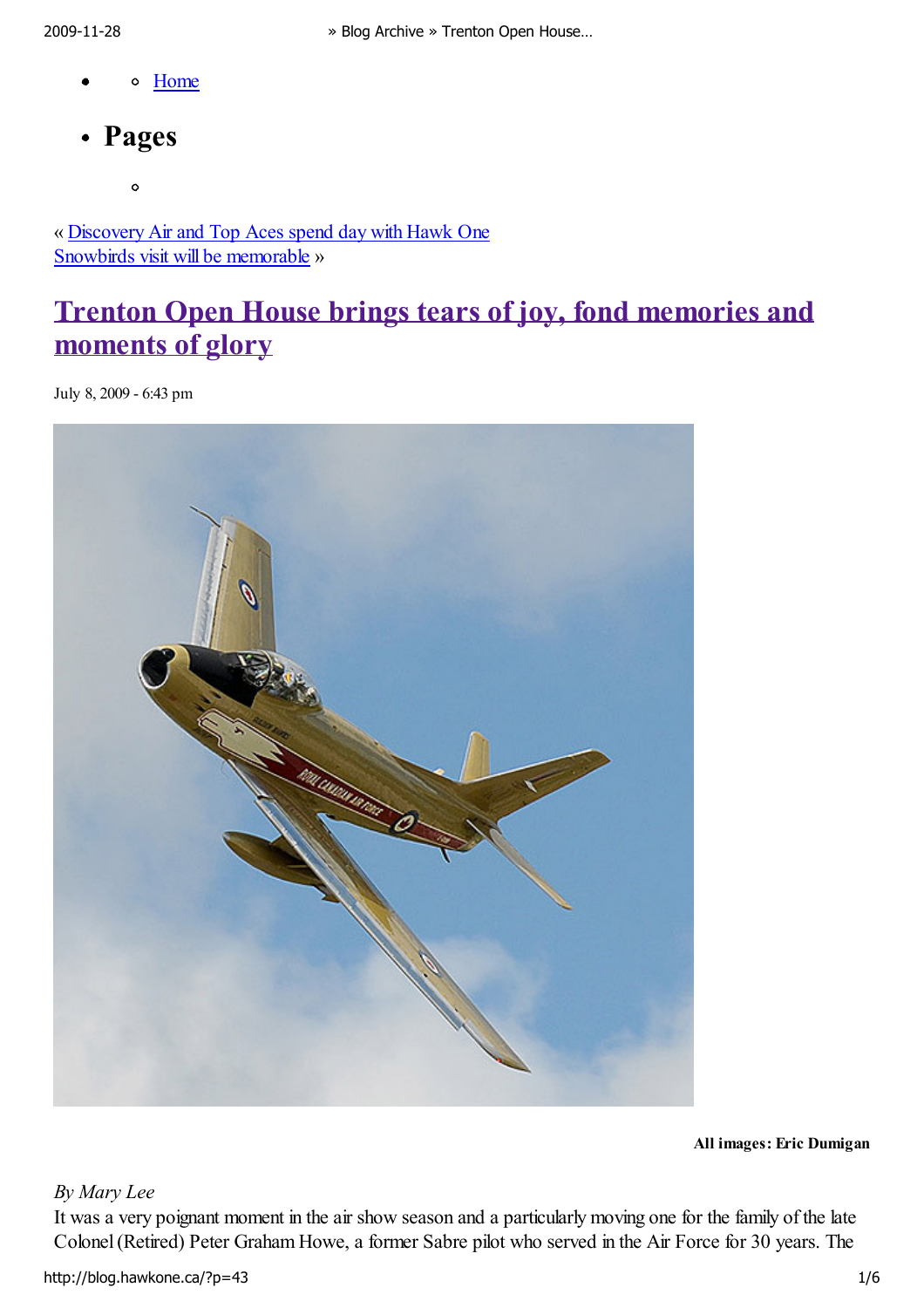story of Peter Howe is one that will leave a lasting impression on the Hawk One team for years to come because of this one simple yet beautiful act of kindness that symbolizes what the mission of Hawk One and Centennial of Flight celebrations are all about – to resurrect, to celebrate, to motivate and also to pay tribute.

What began with a request to Vintage Wings of Canada grew to become one of the most endearing tributes I have ever witnessed and, I venture to guess, that it was because of the *can do* attitude of the men and women of Vintage Wings and Hawk One that it was able to happen in the first place.

It was in early May when Paul Kissmann, Hawk One Deputy Team Lead, received an email from Dan Magee regarding an unusual request. In his endearing email, Dan humbly asked if it was at all possible to fly the ashes of his stepfather who had sadly succumbed to his battle with cancer in February. Before Peter's passing, he had always spoken about his fondness for the Canadair Sabre. These stories left an impression as it was Marc Magee, who realized what better gift for his stepfather than a ride in the Sabre. As fate would have it, Dan and Paul were college mates at the Royal Military College (RMC), class of '87. At the same time, Peter's friend and neighbour, Dave Houghton, had also been inquiring directly with Vintage Wings. So, when the word spread throughout the team, without hesitation the request was met with a unanimous yes. What more fitting and compelling way to honour those who came before us than through a remarkable tribute of this calibre.

Thus, on July 4, a day that had already been set aside for Peter's memorial, Hawk One flew his ashes at the Trenton Open House and gave Peter what he had always dreamed of most: to fly once again in a beloved Sabre.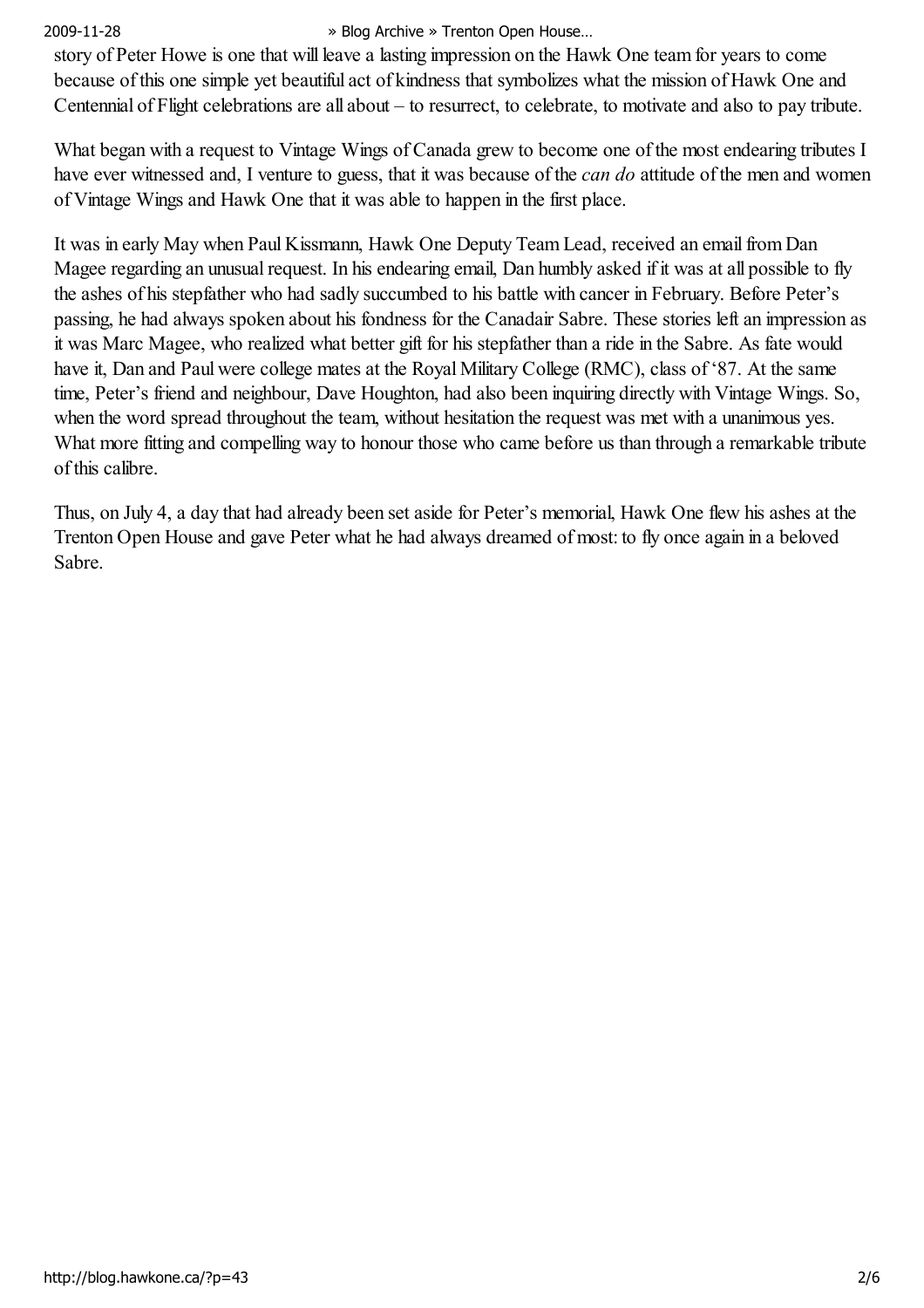

## Laurie Howe brings the ashes of her late husband, Peter, to LCol Steve Will, Hawk One Team Lead, for his Sabre flight, July 4 during the 8 Wing Trenton Open House.

Yet, while the story may end there, it began many years earlier. It is Peter's story and it is the story of all our airmen who once served for the love of their country, for the love of flying and because life just happened to put them in places for much greater things to happen. This is the story of Peter as I have come to know it. I have never met the man but I know him. I know him now in my own special way through my connection with Laurie, his wife of many years, and because Laurie entrusted me with Peter until we placed him onboard the Sabre for his long awaited flight.

Peter, too, was a RMC graduate, class of '56. His career took him across Canada and over to Europe. He loved flying and spent many years on various airframes including Sabres, Harvards and then CF-5s before accelerating to higher rank and file then eventually retiring into the private sector. He is particularly proud of being a part of the Air Force's introduction of air-to-air refuelling in 1971 when he commanded 434 Tactical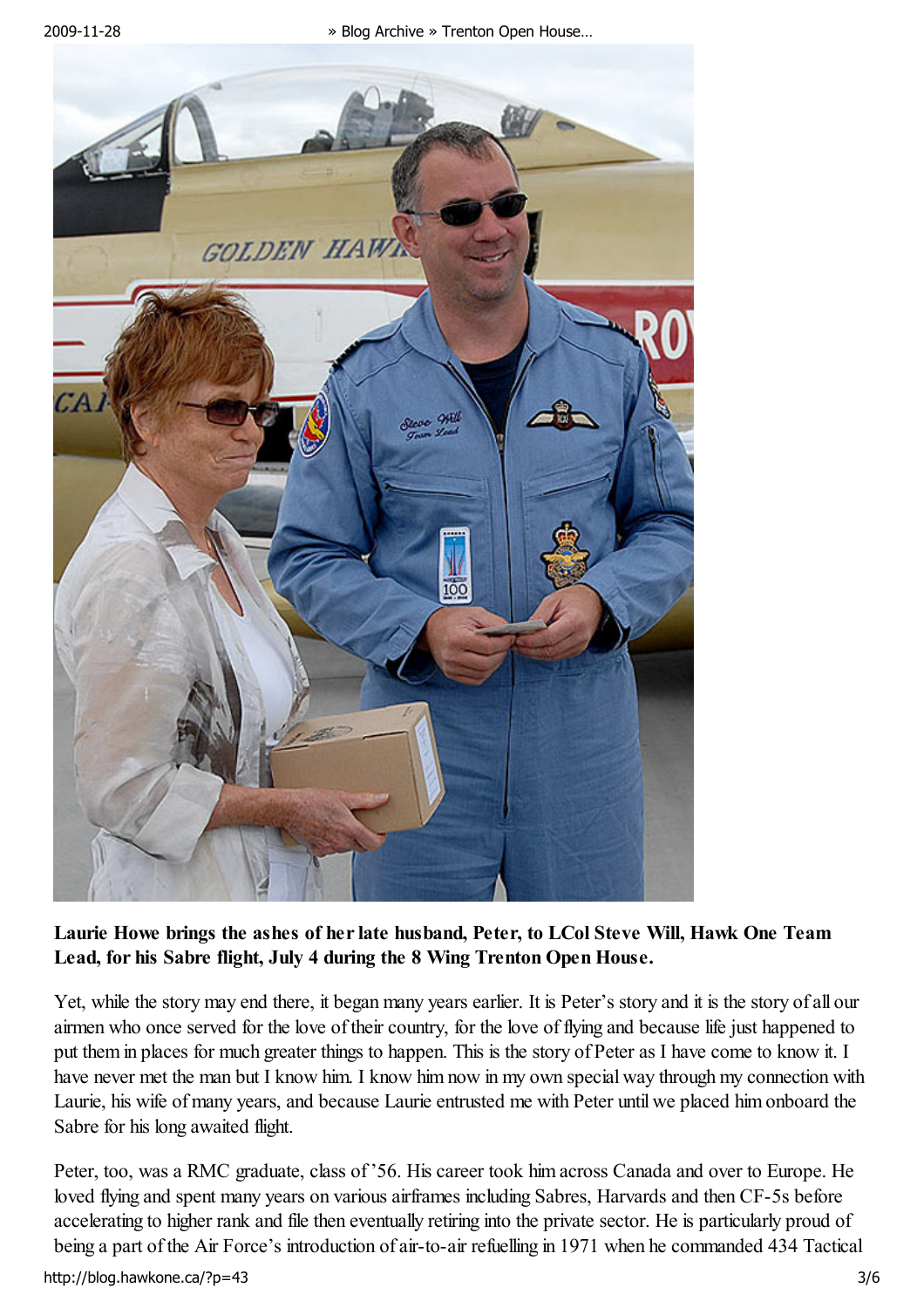Fighter Squadron in Cold Lake, Alberta. Peter was a free-spirited fellow, according to an RMC alumni newsletter. That same spirit was evidently personified when, at an Officer's Mess function the night before a flying competition with US Air Force F-5s, Peter broke an ankle while partaking in fun shenanigans on the dance floor. Nevertheless, he remained focused on his mission, completed the competition and led his squadron to victory. Records will have it that when asked how he defied doctor's orders not to fly he replied, "Simple, I out-ranked the base doctor!"



No member of the Hawk One team can fly in the F-86 Sabre without being christened a member of the Hawk One team. Steve Will places the team crest on the box containing Peter Howe's ashes as he prepares for the flight.

A risk-taker who pushed the envelope is perhaps the story of Peter, much like the many great aviators who came before him and will come after him. But Peter was a friend, a father, a husband, and he was loved; that is what struck me the most about this man. When Laurie came to meet the team on Friday before the flight, she was accompanied by Dan, Dave and his wife Jane - a tight knit of friends who shared their tales about Peter. Suddenly, Peter came to life as we read through scanned newspaper clipping and photographs that Laurie passed on in emails.

As our meeting adjourned, Laurie asked us to keep Peter's ashes in case problems were encountered getting on to the base Saturday morning. We wouldn't dare take Peter to pub for the Meet and Greet later that evening since any good pilot should know and respect the *bottle to throttle* rule before a flight. Yet, somehow I think he would have appreciated it and seen the humour in it. Instead, I gingerly placed him by the night stand in the base accommodations, and, as the team bid him goodnight, we felt as though we were in the company of an old friend.

His flight, in the hands of Steve Will, Team Lead, was as graceful as his character and charm. The Sabre flew in formation for the Centennial Heritage Flight and then with the Snowbirds before breaking off into its solo routine. And, as Dominic Taillon, Hawk One Team Coordinator, announced the special meaning of this flight, I caught a glimpse of Mary Kapitza, Peter's daughter, who stood quietly with her son among the crowd of thousands. A hand brush along her cheek as the words "this flight is dedicated to Peter Howe and his family," echoed across the Trenton airfield. In that moment, the purpose of the Hawk One journey was realized.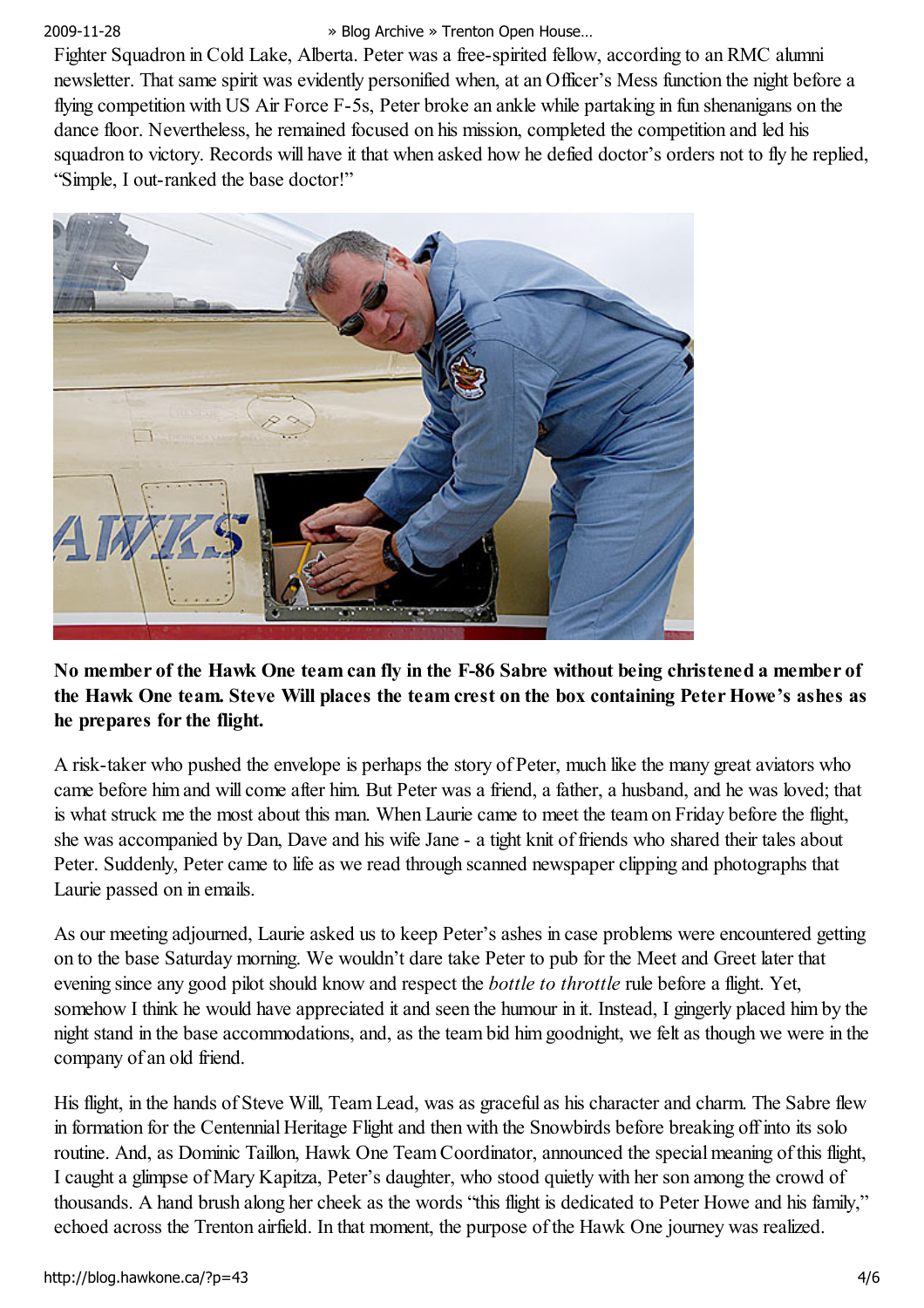

Members of Peter Howe's family meet with the Hawk One team to place the ashes aboard the Sabre. Back row (l - r): Laurie Howe, Dan Magee, Andre Magee (grandson), Bryton Kapitza (grandson) and Mary Kapitza (daughter). Front row: Hawk One Team members Mary Lee, Steve Will, Dominic Taillon, Chris Adams, and Andrej Janik.

Posted Appearances, History, images, news |

## Leave a Reply

You must be <u>logged in</u> to post a comment.

- Subscribe RSS
- Search

**Search** 

- Categories
	- o Appearances (27)
	- Events (30)
	- $\circ$  History (8)
	- $\circ$  images (7)
	- $\circ$  Launch (3)
	- milestones (18)
	- $o$  <u>news</u> (18)
	- Uncategorized (1)  $\circ$
	- Video (2)  $\bullet$

Archives http://blog.hawkone.ca/?p=43 5/6